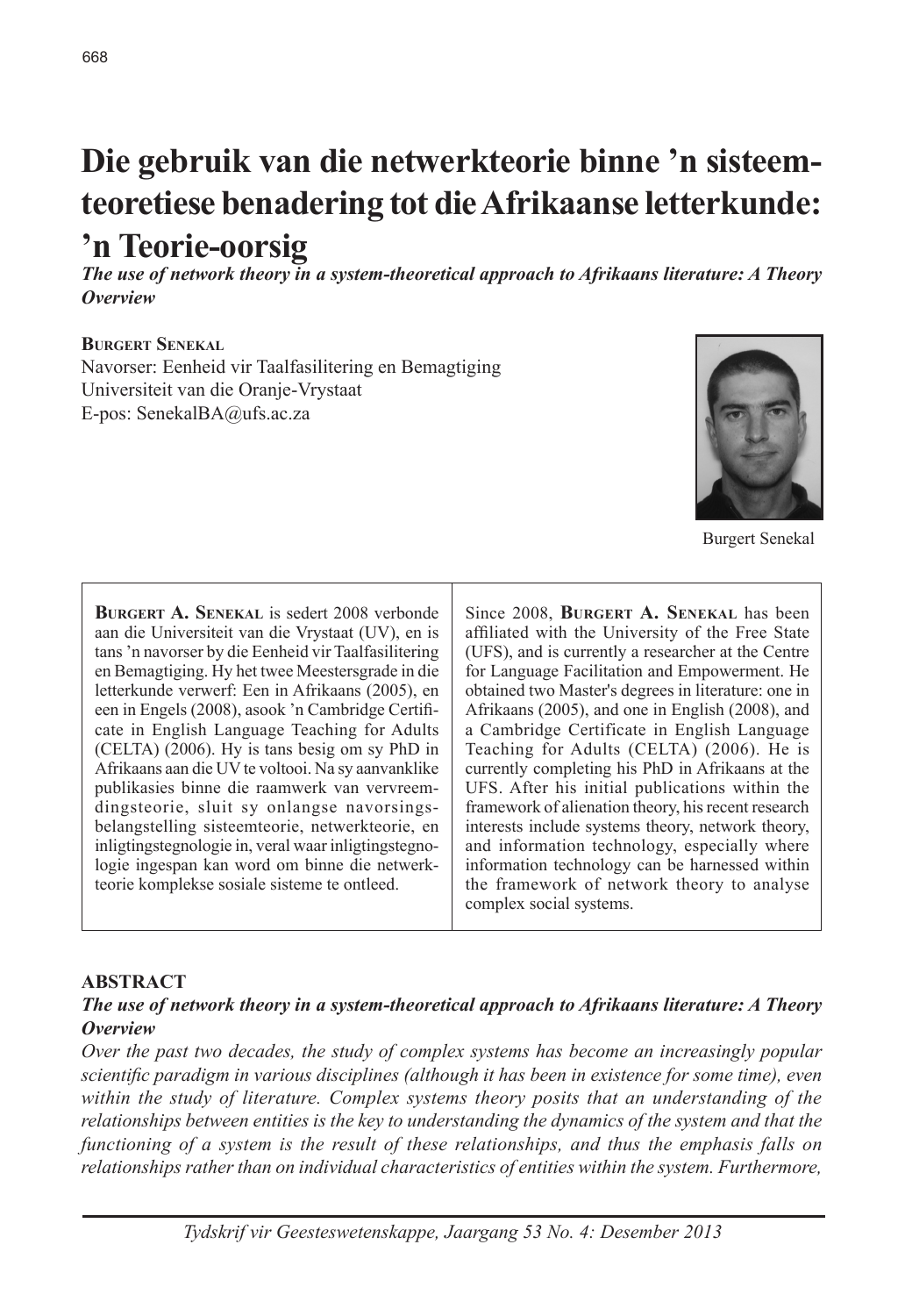*complex systems utilise these relationships to become highly adaptable, both meeting the challenges of a changing environment, and adapting to the system's own dynamism. Since the late nineties, however, network theory has become one of the popular approaches in the study of complex systems, along with nonlinear dynamics, agent based models, and statistical mechanics (Ottino 2005:1843), and has found applications in several disciplines, ranging from the study of metabolic processes, ecosystems, networks within the brain, climatology, and communication networks, to terrorist networks. Several studies in various disciplines found that network theory is a useful and essential approach to complex systems, especially since network theory shares system theory's*  basic premise, namely that relationships between entities play a crucial role in the overall *functioning of the system. Strogatz (2001:268) writes that the recent interest in networks is directly related to a general interest in complex systems; Maslov, Sneppen, and Zaliznyak (2004:529) write that networks "have emerged as a unifying theme in complex systems research," and Amaral and Ottino (2004:147) argue that network theory, "has become one of the most visible pieces of the body of knowledge that can be applied to the description, analysis, and understanding of complex systems". Network theory moves beyond verbal description (the way systems theory is currently applied to the study of literature) to mathematical modelling, which allows the network approach to take into account* all *the relationships within a network, and take into account vast numbers of entities, which is currently impossible within the systems theory approach to the study of literature. The practical implication of this approach within the study of complex systems is that network theory realises systems theory's basic premise that entities cannot be studied in isolation, but must be studied within the networks of relationships that sustain them. Although literary studies is thoroughly familiar with systems theory, network theory, however, is an almost unknown field, and this article describes how network theory can be integrated with systems theory in terms of the study of literature, and argues that this integration can lead to a better understanding of the literary network, especially through network theory's ability to take into account a greater number of relationships through mathematical calculations and graphical representations. Network theory has become indispensable in the study of complex systems; the proposal in this article is that network theory not be ignored in the study of literature as well. In this regard, following Ottino (2005), Brownlee (2007), Bullmore and Sporns (2009), Nitschke (2009), Sheard and Mostashari (2009), Luke and Stamatakis (2012) and others, this study in addition argues for the application of the network approach to the study of the literary system. Suggestions for future research are put forward.*

| <b>KEY WORDS:</b> | Social Network Analysis, SNA, complex networks, complex systems, |
|-------------------|------------------------------------------------------------------|
|                   | polysystem theory, Even-Zohar, Afrikaans literary system         |

**TREFWOORDE:** sosiale-netwerk-analise, SNA, komplekse netwerke, komplekse sisteme, polisteemteorie, Even-Zohar, Afrikaanse literêre sisteem

## **OPSOMMING**

Die studie van komplekse sisteme het oor die afgelope twee dekades 'n gewilde toepassing in verskeie dissiplines gevind, maar bestaan as ondersoekraamwerk natuurlik reeds heelwat langer, ook tot die literatuurstudie. Sedert die laat negentigerjare het die netwerkteorie egter opgang as 'n benaderingswyse binne die studie van komplekse sisteme gemaak en neerslag in verskeie dissiplines gevind. Die netwerkteorie word byvoorbeeld aangewend in die bestudering van metaboliese prosesse, ekosisteme, netwerke binne die brein, kommunikasienetwerke en terroristenetwerke. Diverse studies in verskeie dissplines het bevind dat die netwerkteorie 'n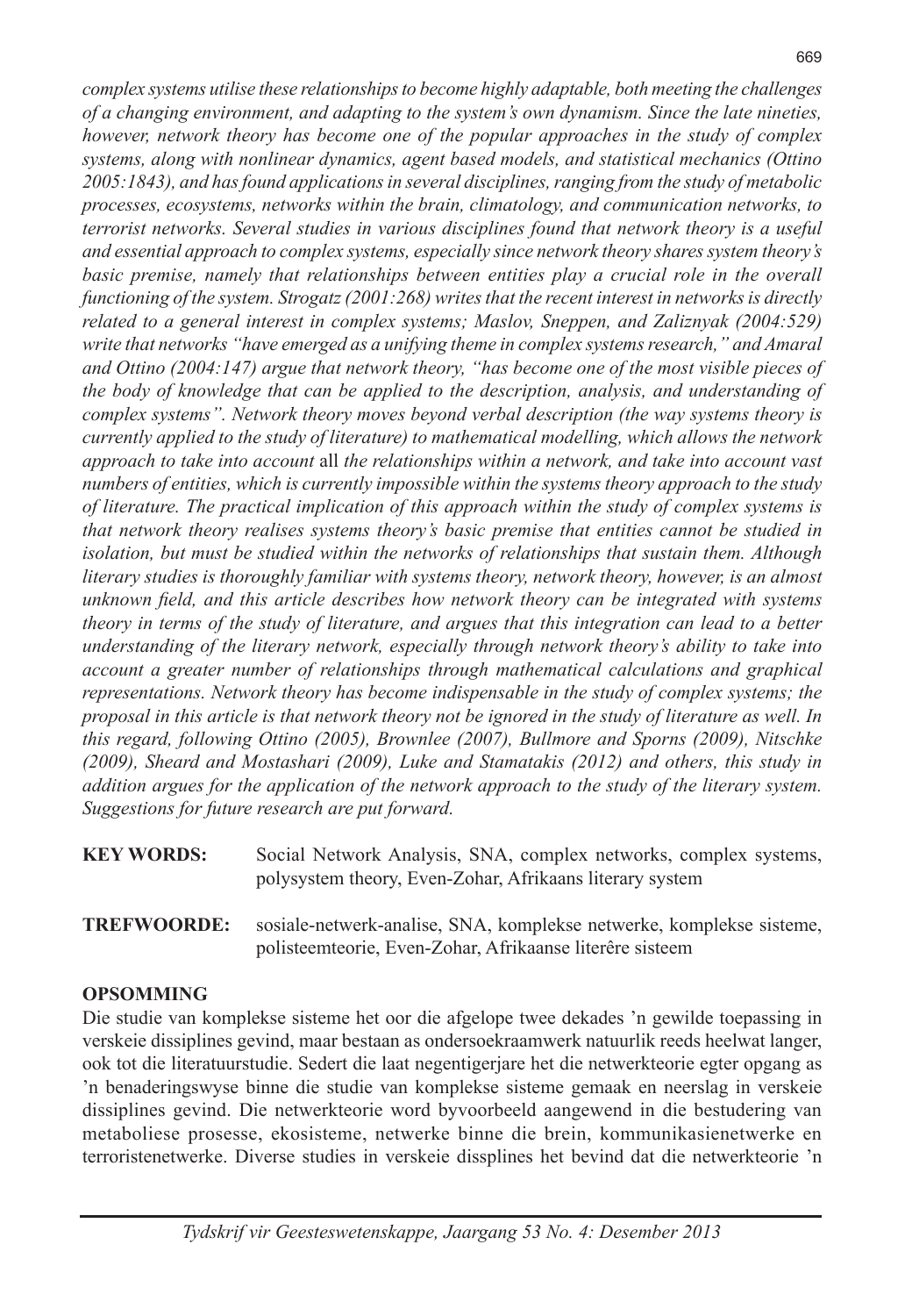nuttige benaderingsraamwerk tot die ondersoek van komplekse sisteme bied, veral aangesien dit die sisteemteorie se basiese uitgangspunt deel, naamlik dat verhoudings tussen entiteite 'n deurslaggewende rol in die algehele funksionering van die sisteem vertolk. Alhoewel literatuurnavorsers deeglik met die sisteemteorie vertroud is, is die netwerkteorie 'n bykans onbekende veld. Hierdie artikel toon aan hoe die netwerkteorie by die sisteemteorie inskakel, ook in terme van die letterkunde, en voer aan dat dit tot 'n beter begrip van die literêre netwerk kan lei, veral deur die netwerkteorie se vermoë om 'n groter aantal verhoudings deur middel van wiskundige berekenings en grafiese voorstellings in ag te neem. As raamwerk vir die studie van komplekse sisteme is die netwerkteorie onmisbaar in ander dissiplines; die voorstel word in hierdie artikel gemaak dat die netwerkteorie ook binne die literatuurstudie nie geïgnoreer moet word nie.

## **1. INLEIDING**

Die studie van komplekse sisteme het in verskeie gedaantes deur die twintigste eeu opgeduik, is sterk met kubernetika en nie-ekwilibrium termodinamika<sup>1</sup> vervleg en reeds op 'n verskeidenheid terreine toegepas, onder meer, soos Brownlee (2007:2) aantoon, met betrekking tot

the development of embryos, function of the adaptive immune system, ecologies, genetic evolution, thinking and learning in the brain, weather systems, market economies, trading systems, social systems, cultures, politics, traffic systems, insect swarms, the flocking of birds, implementation of new ideas, the testing of scientific theories, and bacteria becoming resistant to an antibiotic.

Ook in die literatuurstudie is die sisteemteorie deur die loop van die 20ste eeu toegepas. Van Gorp (1997:1) skryf dat "sistemiese" terme reeds in die werke van Jurij Tynjanov en Jurij Lotman, Claudio Guillén en Robert Estival verskyn het, maar dit was eers sedert die sewentigerjare dat Niklas Luhmann, Siegfried J. Schmidt en veral Itamar Even-Zohar die studie van literêre sisteme tot 'n gevestigde subdissipline binne die literatuurstudie ontwikkel het. Even-Zohar (1990:1) skryf juis dat, alhoewel hy sy teorie (wat aanvanklik slegs 'n hipotese was) in publikasies tussen 1960 en 1970 geformuleer het, die grondslag van die literatuurpolisisteemteorie na die Russiese Formalisme terugstrek. Even-Zohar se polisisteemhipotese is verder uitgebrei deur ander lede van die Porter-instituut vir Poëtika en Semiotiek aan die Universiteit van Tel Aviv, waaronder Gideon Toury, Zohar Shavit, en Rakefet Sheffy (Codde 2003:91). Die werk van die Franse sosioloog, Pierre Bourdieu, in terme van die kulturele veld is ook met die polisisteemteorie geïntegreer, en Codde (2003:107) skryf dat Even-Zohar soms Bourdieu se konsep van die *habitus* aanwend asof die polisisteemteoretiese siening van kulturele sisteme en Bourdieu se benadering heeltemal verwisselbaar is. (Die integrasie van sisteemteorie met die veldteorie is egter geensins sonder probleme nie – kyk Codde 2003 en Van Rees & Dorleijn 2006:23.)

Nietemin is die geldigheid van so 'n funksionele benadering tot die konteks waarin 'n literêre teks funksioneer, hetsy binne die veld- of polisisteemteorie, deur onder andere Dirk de Geest, Kees van Rees, Elrud Ibsch, Gillis Dorleijn en Douwe Fokkema deeglik bewys, gewoonlik met verwysing na die Nederlandse literêre sisteem (kyk byvoorbeeld Van Rees & Dorleijn 2006 en Venter 2006:35-36). Reeds teen 1997 beweer Schmidt (1997:119) onomwonde: "[N]o literary scholar who wants to be taken seriously by the academic world would deny that it is inadequate to study literary texts in isolation from their contexts."

<sup>1</sup> Oorsigte van die ontwikkeling van die sisteemteorie kan in studies deur Richardson (1991), Brownlee (2007), en Luhmann (2013) gevind word.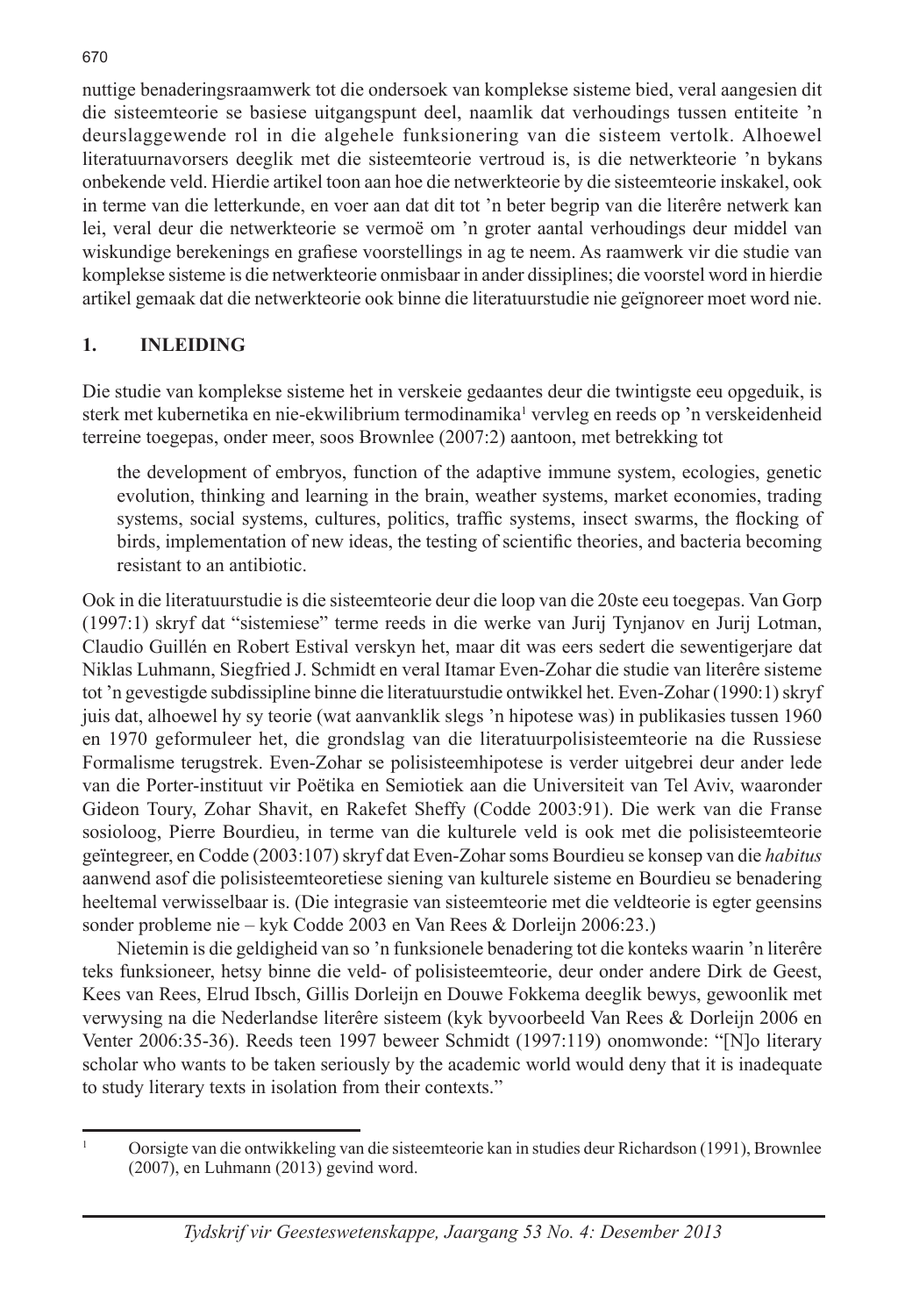Sedert die middel tagtigerjare is die toepassing van die sisteemteorie ook 'n gevestigde benaderingswyse in die bestudering van spesifiek die Afrikaanse literêre sisteem of veld (kyk byvoorbeeld John 1994, Greyling 2005 en Venter 2006), soos veral onderneem deur die Sentrum vir Suid-Afrikaanse Letterkundenavorsing (SENSAL) by die RGN, asook deur navorsers aan die Universiteit van die Vrystaat (UV – kyk byvoorbeeld J.H. Senekal 1986, J.H. Senekal 1987, Venter 2002 en Van Coller & Odendaal 2008).

Konteksgerigte benaderings tot die letterkunde (ook in Afrikaans) is daarom geensins nuut nie. Wat wel nuut is, is die gebruik van Sosiale Netwerkanalise (SNA), oftewel die netwerkteorie, in die bestudering van die literêre sisteem. 'n Geringe aantal studies is in die buiteland onderneem waartydens die netwerkteorie op letterkunde-ondersoek toegepas is (kyk byvoorbeeld De Nooy 1991), en Anheier, Gerhards en Romo (1995), sowel as De Nooy (2003), bring die netwerkteorie met Bourdieu se teorie van die literêre veld in verband. In Afrikaans het B.A. Senekal (2012) onlangs 'n eksperimentele studie onderneem waardeur juis gewys is op die moontlike toepassings van die netwerkteorie binne die polisisteemteorie; tog, ten spyte van die feit dat die netwerkteorie wêreldwyd oor die afgelope twee dekades vinnig opgang in ander dissiplines gemaak het, is dit steeds 'n taamlik onbekende raamwerk vir letterkundestudie. Strogatz (2001:268) skryf dat die belangstelling in netwerke direk met 'n algemene belangstelling in komplekse sisteme saamhang. Ook Amaral en Ottino (2004:147) betoog dat die netwerkteorie 'n belangrike benadering tot komplekse sisteme is: "[N]etwork theory has become one of the most visible pieces of the body of knowledge that can be applied to the description, analysis, and understanding of complex systems". (Kyk ook Ottino 2005:1843; Brownlee 2007:1; Bullmore & Sporns 2009:186; Nitschke 2009:736; Sheard & Mostashari 2009:305; en Luke & Stamatakis 2012:361.) Barabási (2009:413) neem verder kennelik kennis van die verskeidenheid terreine wat met behulp van netwerkteorie bestudeer kan word:

Today the understanding of networks is a common goal of an unprecedented array of traditional disciplines: Cell biologists use networks to make sense of signal transduction cascades and metabolism, to name a few applications in this area; computer scientists are mapping the Internet and the WWW; epidemiologists follow transmission networks through which viruses spread; and brain researchers are after the connectome, a neural-level connectivity map of the brain. Although many fads have come and gone in complexity, one thing is increasingly clear: Interconnectivity is so fundamental to the behavior of complex systems that networks are here to stay.

SNA het veral ontwikkel uit die werke van Jacob Moreno, wie se *Who shall survive?* (1934) "a signal event in the history of social network analysis" was (Freeman 2004:7). Freeman (1996 en 2004) merk egter op dat SNA se wortels kompleks is en teruggevoer kan word na die werke van onder andere Almack (1922), Wellman (1926), Chevaleva-Janovskaja (1927), Bott (1928), Hubbard (1929) en Hagman (1933 – kyk ook Borgatti et al. 2009:892-893 en Prell 2012:19-58). Moreno het sy benaderingswyse *sosiometrie* genoem, iets wat die grafiese uitbeelding van sosiale netwerke deur middel van sogenaamde *sosiogramme* ingesluit het. Hy voer aan dat hierdie tegniek "enquire into the evolution and organization of groups and the position of individuals within them" (Moreno 1934:11). Sosiometrie word algemeen as 'n belangrike voorloper van die netwerkteorie aanvaar (Prell 2012:21), maar 'n ander seminale teoretikus in terme van die netwerkteorie, naamlik Kurt Lewin, het die menslike beweegruimte as 'n "veld" beskou (en het 'n direkte invloed op die latere Bourdieu uitgeoefen). Lewin (1939:889) skryf:

Whether or not a certain type of behavior occurs depends not on the presence or absence of one fact or of a number of facts as viewed in isolation but upon the constellation (structure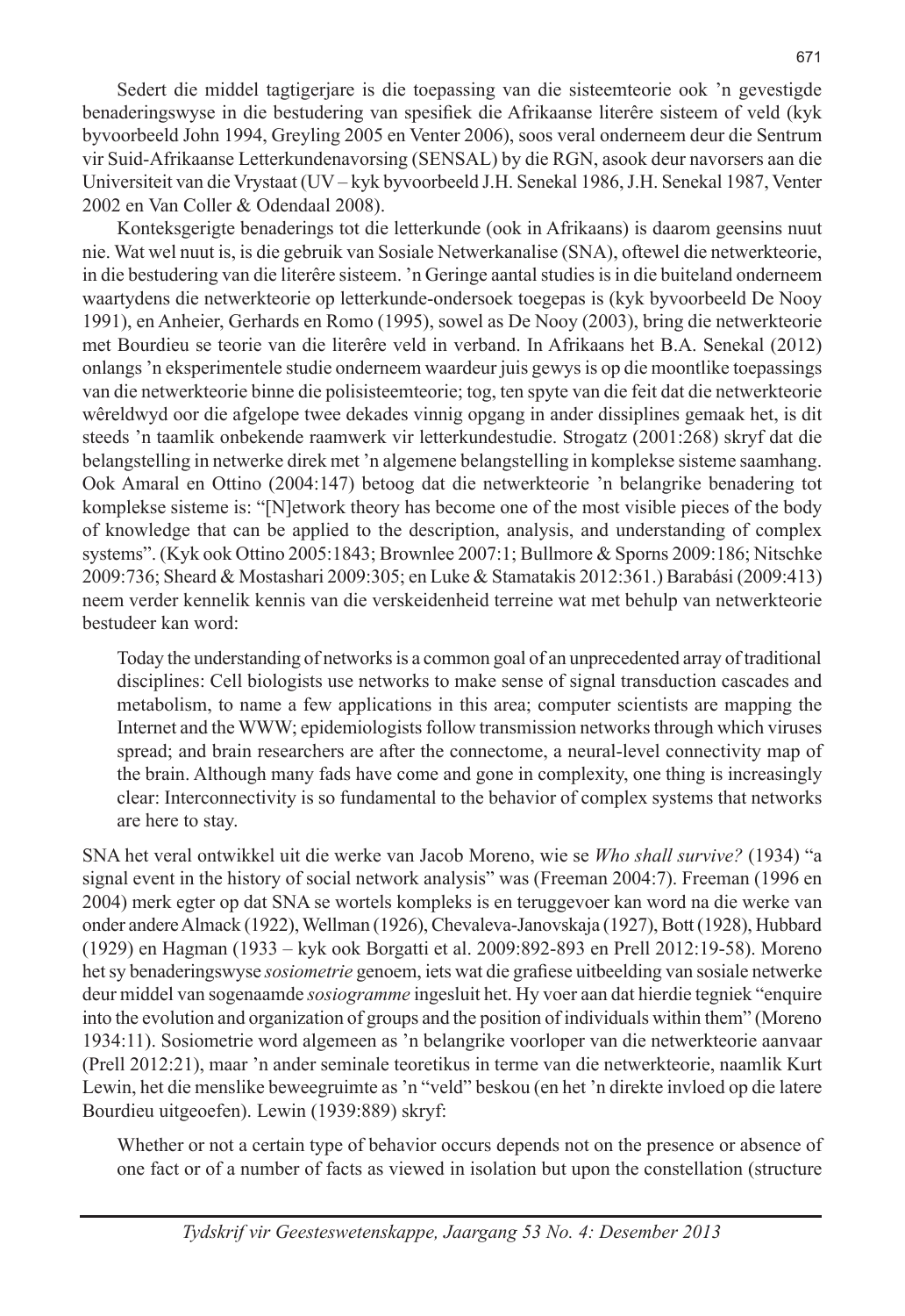and forces) of the specific field as a whole. The 'meaning' of the single fact depends upon its position in the field; or, to say the same in more dynamical terms, the different parts of a field are mutually interdependent.

Dit was egter eers in die 1960's en 1970's dat SNA as 'n selfstandige spesialisveld binne die sosiologie as vakgebied ontwikkel het, veral aan Harvard se Departement Sosiologie onder Harrison White, waar hy byvoorbeeld in samewerking met Barry Wellman, Stanley Milgram en Mark Granovetter was. Sedertdien is SNA op 'n groot verskeidenheid terreine toegepas; trouens, Freeman (2004:5) skryf dat SNA *gekenmerk* word deur sy wye verskeidenheid van toepassings. Borgatti et al. (2009:893) skryf egter dat sekuriteit sekerlik die terrein is waarop SNA in die grootste mate geïnkorporeer is, waar dit onder andere deur die VSA se intelligensiedienste gebruik word om terroristenetwerke mee te bestudeer, asook om kriminele netwerke te ondersoek. SNA het dus oor bykans 'n eeu vanuit die wetenskap ontwikkel, maar anders as heelwat ander teoretiese benaderings het dit ook neerslag in die praktyk gevind.

Hierdie artikel poog om aan te toon hoe SNA op die teoretiese vlak met 'n sisteemteoretiese benadering tot die letterkunde geïntegreer kan word. 'n Groot aantal outeurs, insluitend Maslov, Sneppen en Zaliznyak (2004), Ottino (2005), Brownlee (2007), Bullmore en Sporns (2009) en Luke en Stamatakis (2012) het reeds aangetoon hoe die netwerkteorie op die studie van komplekse sisteme in ander velde toegepas kan word, maar aangesien die letterkunde op sigself 'n unieke veld is, is dit myns insiens sinvol om spesifiek ondersoek in te stel na die bruikbaarheid van die netwerkteorie in die bestudering van 'n literêre sisteem.

#### **2. SISTEME EN VERSAMELINGS**

'n Sisteem word van 'n versameling op grond van die interafhanklikheid van sy onderdele onderskei (Viljoen:1984:67). So, byvoorbeeld, is 'n blik koekies 'n versameling omdat die onderdele nie interafhanklik is nie, terwyl 'n pistool uit onderdele bestaan wat saamwerk om 'n groter omvattende funksie as die somtotaal van dié van die onderdele mee te bring. Von Bertalanffy (1968:55) beskou hierdie interafhanklikheid as die kenmerkende eienskap van sisteme: "The system can be defined as a set of elements standing in interrelations". (Kyk ook Heylighen 1989:23 en Levin 1998:433.) Uiteraard geld dieselfde vir literêre netwerke, wat Even-Zohar (1990:85) soos volg definieer:

Network of relations which can be hypothesized for an aggregate of factors assumed to be involved with a socio-cultural activity, and consequently that activity itself observed via that network. Or, alternatively, the complex of activities, or any section thereof, for which systemic relations can be hypothesized.

Aangesien die interaksie tussen elemente binne 'n sisteem sy konstituerende kenmerk is, is dit juis ook waar die klem binne die sisteemteoretiese benadering val. Soos Katz en Kahn (1966:18) skryf: "Systems theory is basically concerned with problems of relationships, of structure, and of interdependence, rather than with the constant attributes of objects."

By die ontleding van netwerke val die klem dan ook op die verbintenisse van entiteite (ook genoem *nodusse* of *akteurs*<sup>2</sup> ) binne 'n netwerk, eerder as op individuele eienskappe, aangesien dit die uitgangspunt is dat entiteite binne 'n netwerk funksioneer as gevolg van hul interaksie met die res van die netwerk. Lawson et al. (2006:9) definieer 'n netwerk soos volg:

<sup>2</sup> Binne die netwerkteorie bestaan 'n groot aantal terme wat op dieselfde konsep dui – 'n gevolg van die teorie se interdissiplinêre wortels. Om verwarring te voorkom, verkies ek die term *entiteit*, wat ook die term is wat in die rekenaarprogrammatuur, Sentinel Visualizer, aangetref word.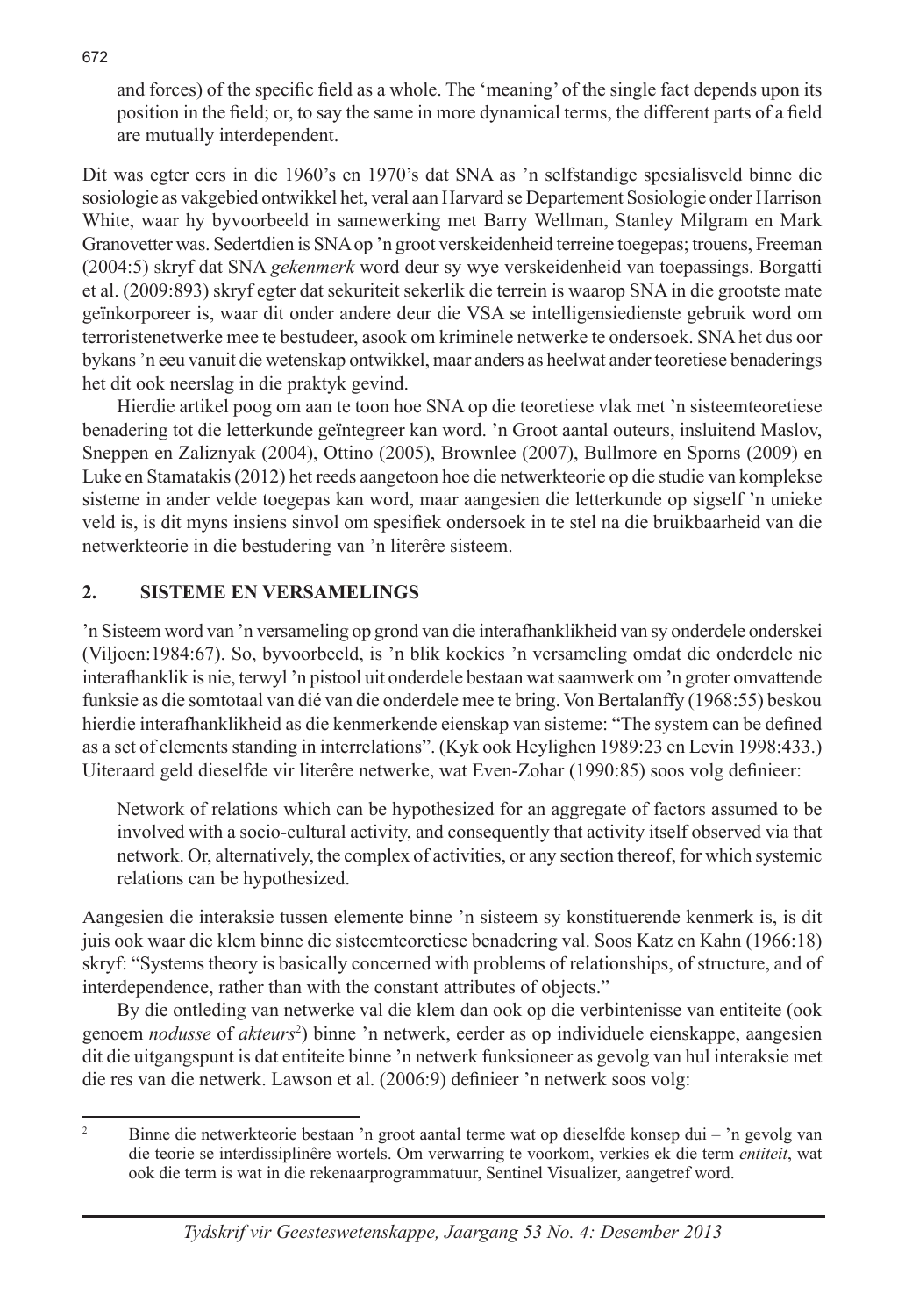A network is formed when a number (between two and infinity) of distinct entities that may be similar or dissimilar (nodes, elements, components, people, military formations, software instructions) are connected and interact such that new properties or behaviours emerge that are beyond the capabilities of any of the entities acting alone. These emergent properties cannot be predicted using reductionist consideration of the distinct entities. They are of interest because of the functions they perform and the purposes they serve, while the distinct and dissimilar entities included within a particular network boundary are those that are understood to be most significant in determining the emergent properties.

In ooreenstemming hiermee beskryf Gallagher en Appenzeller (1999:79) 'n komplekse sisteem as "one whose properties are not fully explained by an understanding of its component parts". Hierdie eienskap staan as opkoms (*emergence*) bekend, naamlik soos deur Yaneer Bar-Yam, die president van die New England Complex Systems Institute (NECSI), gedefinieer as "the existence or formation of collective behaviors — what parts of a system do together that they would not do alone" (Bar-Yam 2011). Nitschke (2009:736), op sy beurt, beskryf opkoms soos volg: "Emergence occurs when a complex system exhibits properties that cannot be predicted by considering its subcomponents in isolation." Opkoms is 'n sleutelbegrip in die verstaan van komplekse sisteme. Uit die omskrywing van 'n netwerk deur Lawson et al. (2006:9) blyk dat dit ook 'n sleutelbegrip in die studie van netwerke is, soos verderaan in meer besonderhede verduidelik sal word.

Die netwerkteorie is egter geensins identies aan sisteemteorie nie. Alhoewel Freeman (2004:3) skryf dat die netwerkteorie gekenmerk word deur 'n strukturele benadering gebaseer op verhoudings tussen entiteite, verskil die netwerkteorie van die sisteemteoretiese benadering binne die letterkundige ondersoekterrein deurdat eersgenoemde swaar op grafiese uitbeeldings (sosiogramme) én wiskundige en/of rekenaarmatige modelle en berekenings<sup>3</sup> steun. Dit is juis in hierdie opsig dat die netwerkteorie besonder bruikbaar in die ontleding van 'n literêre sisteem is: 'n Sisteem kan grafies voorgestel en entiteitposisies wiskundig bereken word, wat beide tot groter duidelikheid as intersubjektiwiteit lei. ('n Rekenaarmatige gegenereerde posisie is immers heelwat minder aan 'n navorser se eie voorkeure uitgelewer.) Soos Merico, Gfeller en Bader (2009:923) dié wins stel: "Networks are well-defined mathematical objects. Thus, analysis patterns can be implemented computationally, enabling automated and unbiased hypothesis generation."

'n Verdere daadwerklike voordeel van die netwerkteorie is dat dit daartoe in staat is om alle verhoudings binne 'n netwerk gelyktydig in berekening te bring wanneer 'n enkele entiteit ondersoek word. Eerstens, skryf Bar-Yam (1997:11), kan "emergent properties [...] [not] be studied by physically taking a system apart and looking at the parts (reductionism). They can, however, be studied by looking at each of the parts in the context of the system as a whole." Dit is daarom noodsaaklik om 'n entiteit te ondersoek met verrekening van die netwerk van verhoudings waarbinne daardie entiteit funksioneer. Verboord (2003:271) verskaf die volgende voorbeeld: "The more authors of a high literary status on the publisher's list, the more prestigious the publishing house, and the more this prestige reflects on other less prestigious authors on the publisher's list." (Kyk ook Van Rees, Janssen & Verboord 2006:243 in hierdie verband.) Hiervolgens kan aangevoer word dat dit uiters noodsaaklik is om verdere verhoudings binne die literêre sisteem in ag te neem. Wanneer 'n debuutpublikasie byvoorbeeld by 'n uitgewery verskyn wat oor baie prestige beskik, word die prestige van die uitgewery se vorige publikasies op die debuutwerk én die debutant oorgedra – 'n indirekte, maar tog relevante verband tussen 'n nuwe skrywer en die klassieke

<sup>3</sup> In hierdie artikel word wiskundige formules nie gebruik nie, aangesien programmatuur (soos Sentinel Visualizer) self tot sulke berekenings in staat is. Die aard van sulke berekenings word uiteengesit deur Prell (2012:96-114).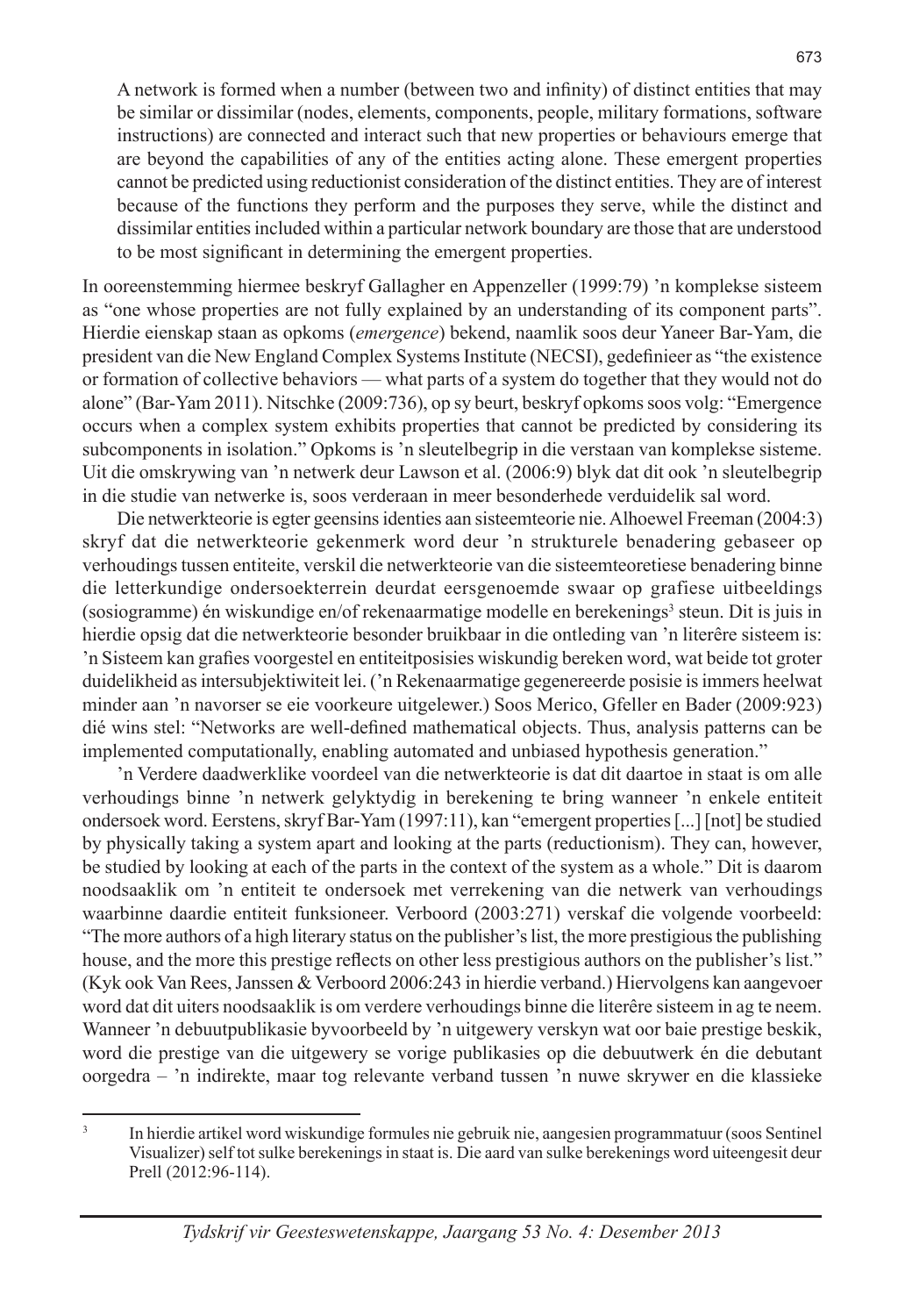kanon. 'n Groter netwerk van verhoudings moet gevolglik in ag geneem word, soos Luke en Stamatakis (2012:358) voorstel: "Because the interesting behaviour of systems is emergent, it is necessary to study a system as a whole, rather than to decompose it and study its individual parts."

Dit is natuurlik onmoontlik om alle verhoudings binne 'n sisteem in ag te neem by 'n bespreking van 'n bepaalde entiteit se verhoudings binne die sisteem. Tog bemiddel die netwerkteorie juis so 'n radikale kontekstualisering: Aanduiders van byvoorbeeld tussenliggingsentraliteit en nabyheidsentraliteit neem *al* die verhoudings binne 'n netwerk in ag wanneer daar op een entiteit gefokus word, en boonop kan miljoene verhoudings sodanig in berekening gebring word. In die praktyk beteken hierdie vermoë van die netwerkteorie dat een van die belangrikste oogmerke van die sisteemteorie gerealiseer word.

#### **3. SISTEME-VAN-SISTEME**

Wilden (1980:402) neem waar dat alle oop sisteme in verhouding tot ander oop sisteme staan, in 'n omgewing wat Bar-Yam (1997:xiii) "an ensemble of systems" noem. In terme van die literêre sisteem beteken dit dat byvoorbeeld die Afrikaanse literêre sisteem in 'n verhouding tot byvoorbeeld die Nederlandse literêre sisteem staan, soos J.H. Senekal (1987:171) aandui. Even-Zohar (1990:25) skryf:

[I]f one accepts the hypothesis that peripheral properties are likely to penetrate the center once the capacity of the center (i.e., the repertoire of the center) to fulfill certain functions has been weakened (Shklovskij's second law), then there is no sense in denying that the very same principle operates on the inter-systemic level as well.

Wilden (1980:402) merk egter ook op dat sisteme, bo en behalwe die verhouding tot ander sisteme wat dit handhaaf, self uit subsisteme opgebou is wat in 'n wisselwerking met mekaar verkeer en dus sisteme-van-sisteme vorm. So byvoorbeeld is 'n lewende organisme 'n komplekse sisteem wat uit subsisteme bestaan (senuweestelsel, immuunstelsel, bloedsomloopstelsel, ensovoorts) wat in interafhanklikheid tot mekaar verkeer. Even-Zohar (1990:11) beskryf 'n sisteem as, "necessarily, a polysystem – a multiple system, a system of various systems which intersect with each other and partly overlap, using concurrently different options, yet functioning as one structured whole, whose members are interdependent". Maar elke subsisteem bestaan verder uit kleiner subsisteme en behoort tot supersisteme wat tot nog groter supersisteme behoort. Soos Codde (2003:112) opmerk: "[E]very subsystem of a polysystem is in itself a polysystem consisting of several polysystemic (sub)subsystems, while every mega-polysystem is the subsystem of a still larger entity." In terme van 'n literêre sisteem kan aangevoer word dat 'n literêre sisteem uit byvoorbeeld 'n poësie-, 'n prosa- en 'n dramasisteem bestaan "waarbinne verdere entiteite onderskei kan word wat ook in mededinging met mekaar verkeer, byvoorbeeld 'n tradisie van historiese fiksie teenoor 'n outobiografiese stroming, tradisionele versvorms teenoor die vryeversvorms, ensovoorts" (Van Coller & Odendaal 2005:3-4). Catrysse (1997:51) skryf dat dit die voorkoms van sisteme-vansisteme is wat komplekse sisteme van eenvoudige sisteme onderskei, maar Sheard en Mostashari (2009:299) voer aan dat, alhoewel die meerderheid komplekse sisteme ook sisteme-van-sisteme is, en andersom, hierdie egter nie 'n kenmerk van komplekse sisteme is nie. (Kyk ook Gallagher & Appenzeller 1999:79; Amaral & Ottino 2004:159; Ottino 2005:1842' Brownlee 2007:1 en Sheard & Mostashari 2009:297.)

Terselfdertyd behoort 'n oop sisteem tot 'n aantal supersisteme – of tot wat Codde (2003:112) "mega-polisisteme" noem – en staan dit dus in verhouding met ander sisteme (horisontaal), sowel as tot sub- en supersisteme (vertikaal – kyk ook De Czege 2010:9). 'n Komplekse sisteem kan dus grafies soos volg voorgestel word (B.A. Senekal 2012:620):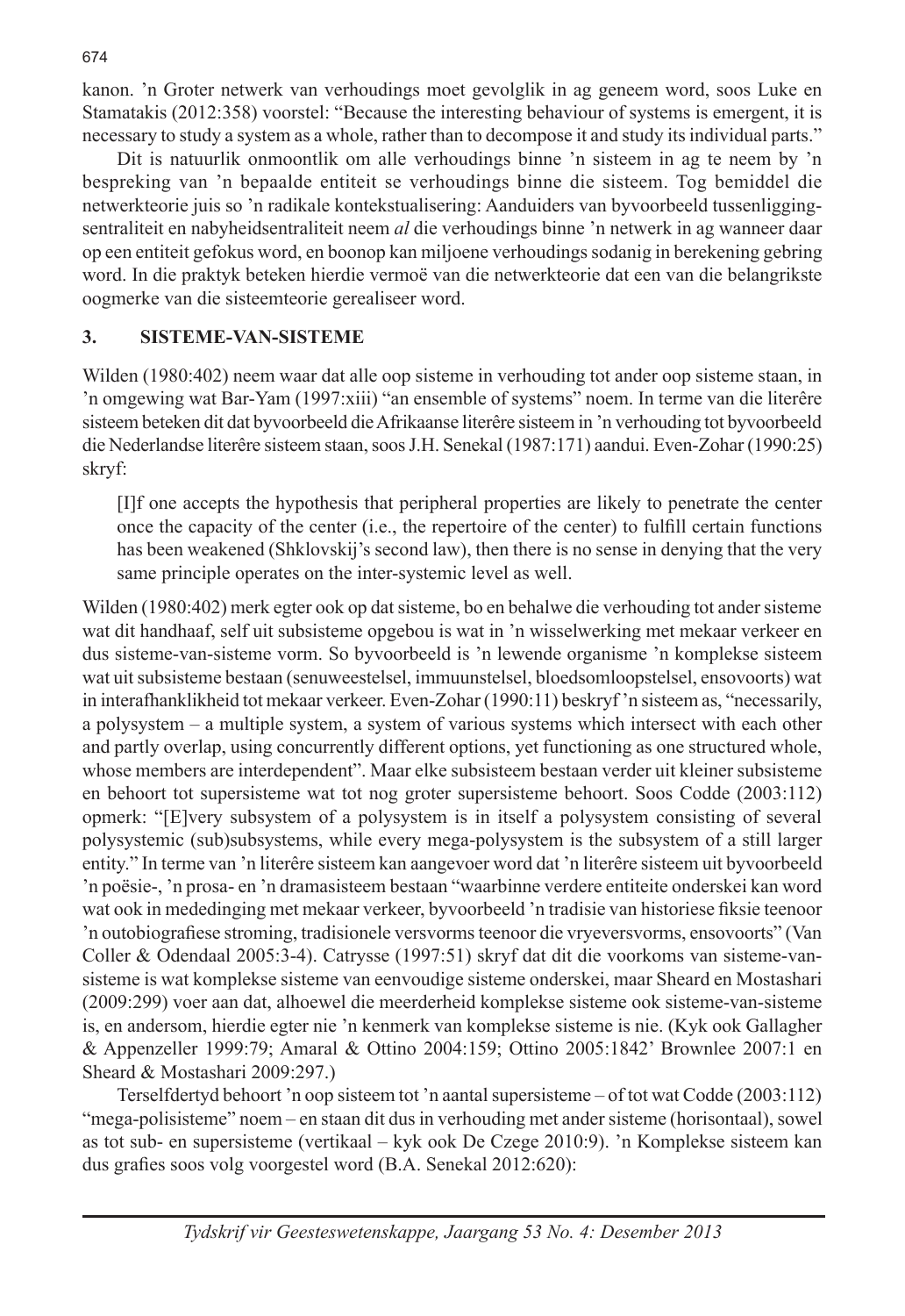

*Figuur 1: Die interaksies van die komplekse sisteem*

Sisteme kan gelyktydig tot 'n hele aantal supersisteme behoort (volgens byvoorbeeld J.H. Senekal 1987:80; Fokkema 1997:180 en Morbach et al. 2008:2). B.A. Senekal (2012:619) noem byvoorbeeld dat die supersisteme waarbinne die literêre teks funksioneer, die historiese, politieke of ekonomiese sisteme kan insluit (soos ook Van Rees & Dorleijn 2006:16-17 argumenteer). B.A. Senekal (2012:619) skryf:

Vanuit 'n sisteemteoretiese oogpunt kan die literêre teks dus in sy interaksie met ander tekste (ander sisteme) sowel as met supersisteme soos die politieke sisteem bestudeer word. Boonop is dit juis binne hierdie netwerk van verhoudings dat individuele literêre werke se betekenis geskep word [...].

Insgelyks funksioneer netwerke nie in isolasie nie, maar binne wat Sullivan en Bunker (2002:364) "netwerke van netwerke" noem. Entiteite behoort selde tot slegs een netwerk. 'n Mens het byvoorbeeld 'n netwerk van kollegas, vriende en familie; selfs ten opsigte van die werkplek dui Lawson et al. (2006:25) aan dat daar verskillende netwerke bestaan, byvoorbeeld 'n rapporteringsnetwerk, 'n werkvloeinetwerk en 'n alledaagse interaksie-netwerk. Afgesien van die horisontale interaksies tussen netwerke, kan sub- en supernetwerke ook in die netwerkteorie onderskei word. Soos Maslov, Sneppen, en Zaliznyak (2004:530) aanvoer:

Living organisms provide us with a quintessential paradigm for a complex system. Therefore, it should not be surprising that in biology networks appear on many different levels: from genetic regulation and signal transduction in individual cells, to neural system of animals, and finally to food webs in ecosystems.

Dit bring mee dat netwerke ook as gelaagd beskou kan word: Alhoewel netwerke met ander netwerke op 'n horisontale vlak skakel, is hulle self uit subnetwerke saamgestel en behoort tot supernetwerke (volgens Boccaletti et al. 2006:177). Lawson et al. (2006:12) skryf dat hierdie aspek van komplekse sisteme op die beste manier deur die netwerkteorie voorgestel kan word: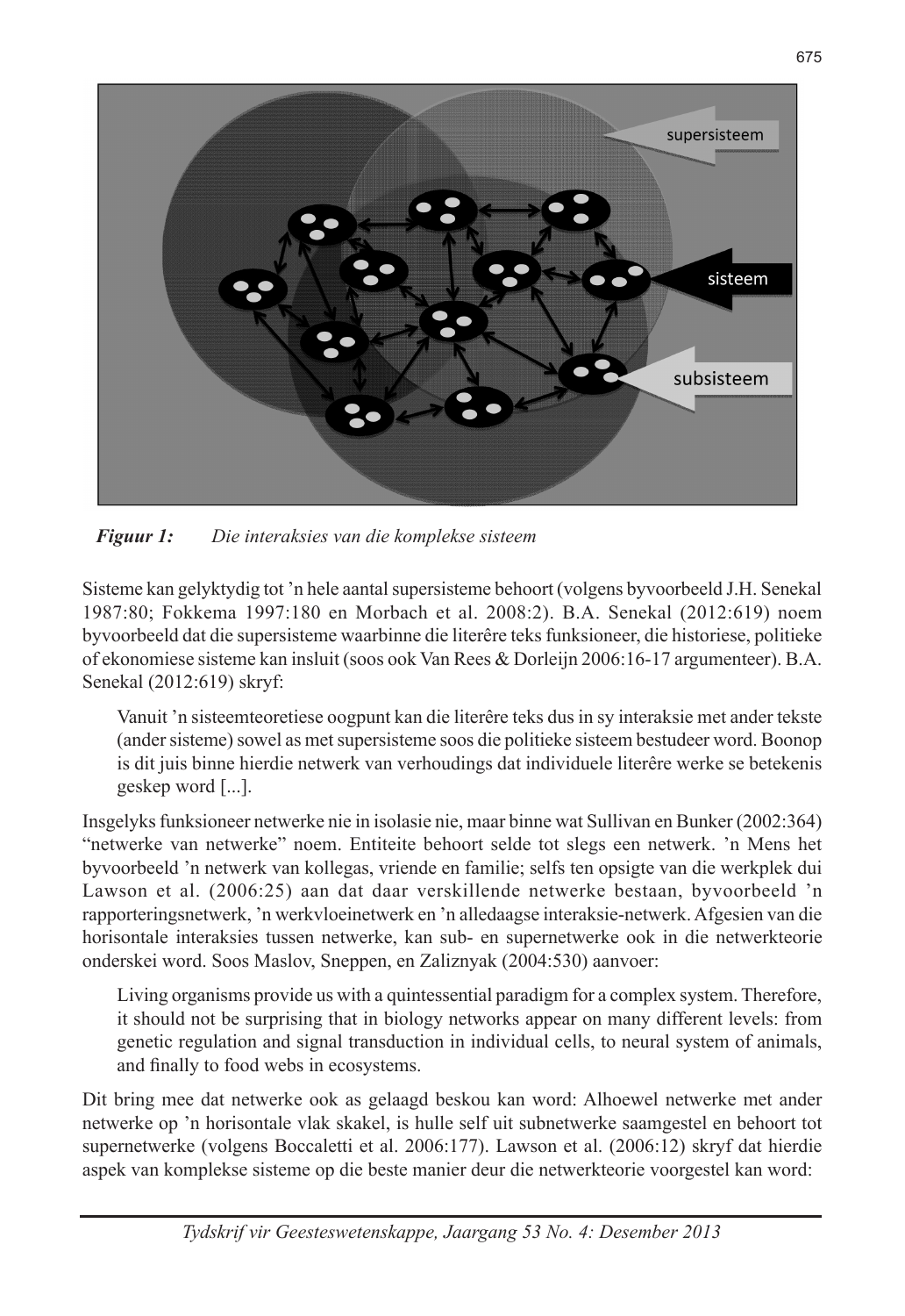System-of-Systems can be represented more effectively as a Network. This is a set of clusters of nodes or elements strongly connected within each cluster and with connections between clusters that range from strong to weak, intermittent to permanent and provide the channels for a wide range of transactions.

## **4. KOMPLEKSE SISTEME**

Amaral en Ottino (2004:159) merk op dat dit nie die aantal onderdele is wat 'n komplekse van 'n eenvoudige sisteem onderskei nie, maar eerder die sisteem se vermoë om aan te pas: "The common characteristic of all complex systems is that they display organization without any external organizing principle being applied; a central characteristic is adaptability." Komplekse sisteme is gevolglik sisteme wat hulself reguleer om by veranderende omstandighede aan te pas. 'n Pistool wat stoor kan homself byvoorbeeld nie korrigeer nie; dit is alleenlik 'n mens wat die fout kan regstel. Komplekse sisteme, daarteenoor, pas aan: 'n lewende organisme reguleer byvoorbeeld self sy temperatuur, beveg infeksie, en pas by veranderende omstandighede aan.

Aanpasbaarheid sluit self-organisasie in, en volgens Sheard en Mostashari (2009:296) is selforganisasie kenmerkend van komplekse sisteme. Elemente binne 'n komplekse sisteem organiseer self om aanpassing te bewerkstellig; 'n lewende organisme beveg natuurlik nie 'n infeksie omdat 'n ander organisme hom daartoe beveel het nie. De Czege (2010:8) skryf dat dieselfde vir sosiale sisteme geld: "The course of human affairs is continually generated and regenerated from inside the system rather than from outside." (Kyk ook Kwapień & Drożdż 2012:120.) Schmidt (1997:125) skryf dat die literêre sisteem in dieselfde opsig self-organiserend is: "[M]odern literary systems are self-organising insofar as all decisions concerning literariness and literary values are made 'inside' the social system literature, i.e. in literary communications." (Kyk ook J.H. Senekal 1987:189.) Self-organisasie is volgens Lawson et al. (2006:23) ook 'n onderskeidende kenmerk van netwerke: "Several authors note that for an assembly of elements to qualify as a network, it has to demonstrate the capability for self-organisation." Dit bring mee dat netwerkteorie inderdaad slegs van toepassing op komplekse sisteme, waarvan die literêre sisteem is, gemaak kan word.

Met betrekking tot komplekse sisteme skryf Levin (1998:432) voorts: "Aggregation and hierarchical assembly are not imposed on complex adaptive systems, but emerge from local interactions through endogenous pattern formation." Een van die verdere eienskappe van die netwerkteorie is dat dit nie vroegtydig entiteite in spesifieke rolle indeel nie; rolle word uit die netwerk self gegenereer. Soos Haythomthwaite (1996:325) aanvoer: "Social network analysis strives to derive social structure empirically, based on observed relationships between actors, rather than on a priori classifications." (Kyk ook Wellman 1983:162.) Die netwerkteorie is gevolglik spesifiek vir die ontleding van selforganisasie geskik, omdat vooropgestelde kategorieë in nóg die teorie nóg die daaruit voortspruitende sosiogramme en wiskundige berekenings ingebed is: Dit ontleed *noodwendig* selforganisasie, en kyk na hoe 'n netwerk saamgestel is; nie na hoe 'n netwerk saamgestel *behoort* te wees nie. Dit ondersoek geensins die moontlikheid van eksterne beheer nie, maar ondersoek alleen hoe entiteite hulself binne die netwerk organiseer.

# **5. DIE KERN**

Even-Zohar (1990:17) voer aan die kern van die polisisteem "is identical with the most prestigious canonized repertoire". Om hierdie kanonisering te bewerkstellig, is 'n aantal rolspelers noodsaaklik, waarvan Even-Zohar (1990:37) onder andere die kritici, uitgewers, koerante, klubs, skrywersgroepe, regeringsinstansies, opvoedkundige instansies en die massamedia noem.

676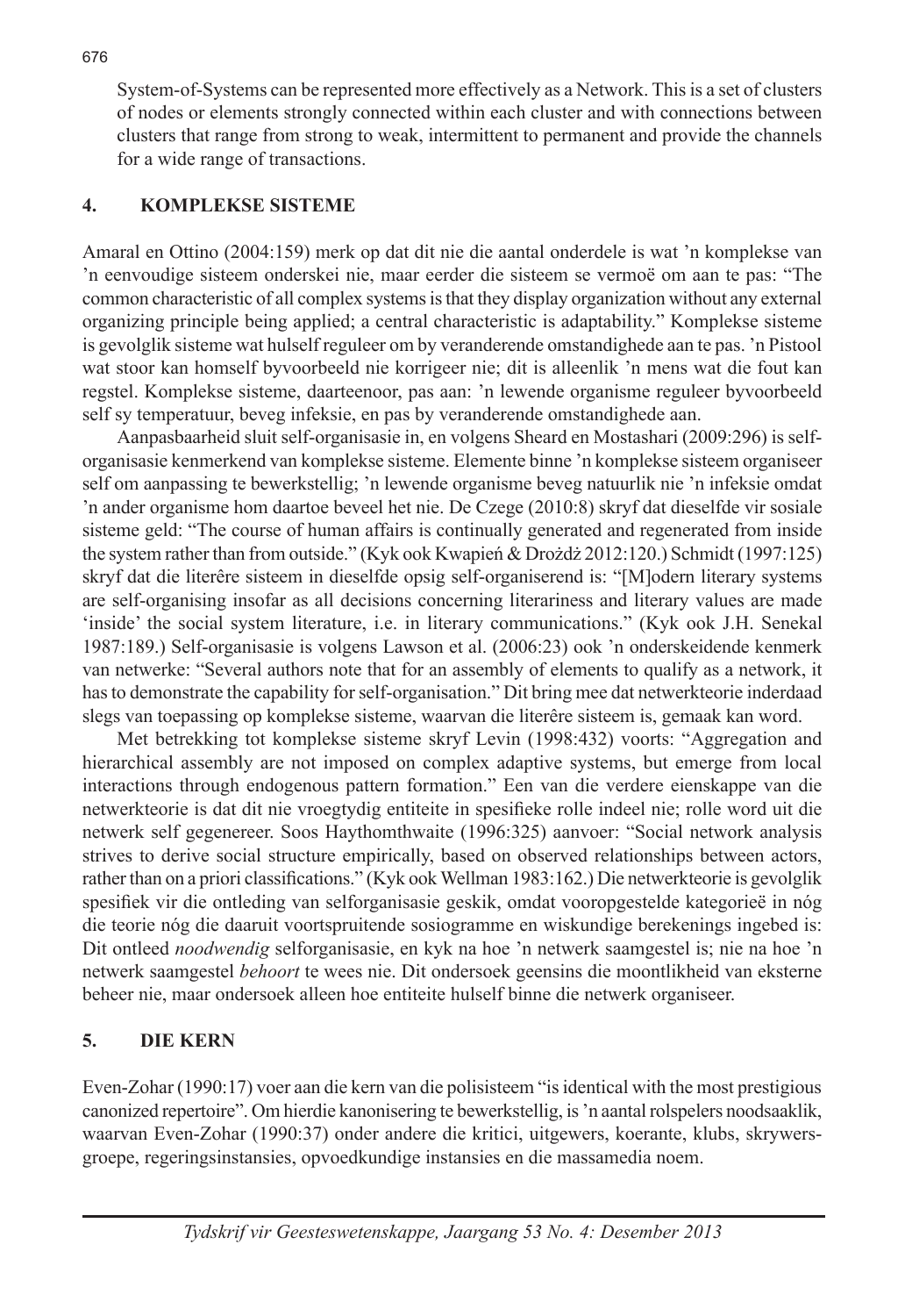Levin (1998:433) verwys na Paine (1966) wat hoekstene in die ekosisteem as "keystones" geïdentifiseer het, en skryf: "[T]he removal of a keystone species can trigger nonlinear responses that lead to cascades of local extinction and a fundamental change in the nature of the ecosystem." Levin (1998:433) meen egter dat dit meesal nie oor individuele spesies handel nie, maar oor 'n "keystone functional group [...]. For example, the groups of microbial species that fix nitrogen, or that nitrify or denitrify, control processes more fundamental to the persistence of ecosystems than those affected by keystone species." Die identifisering van sulke hoekstene in komplekse sisteme is derhalwe belangrik om die funksionering van 'n komplekse sisteem te begryp.

Maar hoe werk die kragte van die sisteem saam om die kern te skep, en hoe word daar op 'n intersubjektiewe wyse bepaal watter entiteite "die sisteem oorheers of dominant [daarin] is" (Viljoen 1984:67)? Die Afrikaanse literêre netwerk is immers uiters kompleks, met letterlik miljoene entiteite (as die lesers bygereken word). Dit is hier waar die benadering dat 'n mens met 'n netwerk te make het, nuttig in die ontleding van 'n literêre sisteem te pas kom. De Wet (1994:67) skryf dat die "spilfiguur" in sisteemteoretiese terme "besonder aktief in die literêre sisteem is, dat sy aktiwiteit produkte lewer wat hoog aangeslaan word en gekanoniseer word, en dat hy aktiwiteite/ gebeure rondom hom konsentreer". Om hierdie aspekte van die entiteite te kan ontleed, beskik SNA oor verskeie aanduidingsfaktore, insluitend *graadsentraliteit, nabyheidsentraliteit, Eigenvektorsentraliteit* en *tussenliggingsentraliteit*, wat almal rekenaarmatig deur programmatuur bereken kan word (byvoorbeeld Pajek, UCINET of Sentinel Visualizer – kyk B.A. Senekal 2012:617).

#### **5.1. Graadsentraliteit**

Graadsentraliteit is die eenvoudigste aanduiding van sentraliteit en dui op die aantal direkte skakels waaroor 'n entiteit binne 'n netwerk beskik, in verhouding tot al die ander entiteite. Graadsentraliteit is 'n aanduiding van 'n entiteit se betrokkenheid of aktiwiteit binne 'n netwerk, maar nie noodwendig van sy invloed nie (Prell 2012:97). Dié sentraliteitsberekening is egter bruikbaar vir die ontleding van die Afrikaanse literêre netwerk: Dit kan aandui watter letterkundiges, skrywers of kritici die produktiefste binne die netwerk is, of selfs watter uitgewers die aktiefste is en watter skrywers by die grootste aantal uitgewers publiseer. Tesame met ander aanduidings, kan ondersoek byvoorbeeld hiermee ingestel word na of daar 'n verwantskap bestaan tussen 'n skrywer se posisie in die kanon en hoe wyd hy gepubliseer het (kyk B.A. Senekal 2012:624-627).

Petraeus (2006:B-43) waarsku egter tereg: "Common wisdom in organizations is 'the more connections, the better.' This is not always so. What really matters is where those connections lead and how they connect the otherwise unconnected." 'n Hoë graadsentraliteit is dus nie noodwendig so voordelig soos die ander aanduidings van sentraliteit nie.

## **5.2. Nabyheidsentraliteit**

Nabyheidsentraliteit verteenwoordig 'n berekening van hoe ver 'n entiteit van al die ander entiteite in 'n netwerk lê (in terme van verhoudings) en "could estimate the time required for information or resources to propagate to a given node in a network (HafnerBurton, Kahler & Montgomery 2009:564). Die mate van nabyheidsentraliteit dui ook op 'n entiteit se onafhanklikheid binne 'n netwerk (Prell 2012:107), juis omdat 'n entiteit met 'n hoë nabyheidsentraliteit naby aan 'n verskeidenheid ander entiteite lê en daarom nie van 'n enkele entiteit afhanklik is nie.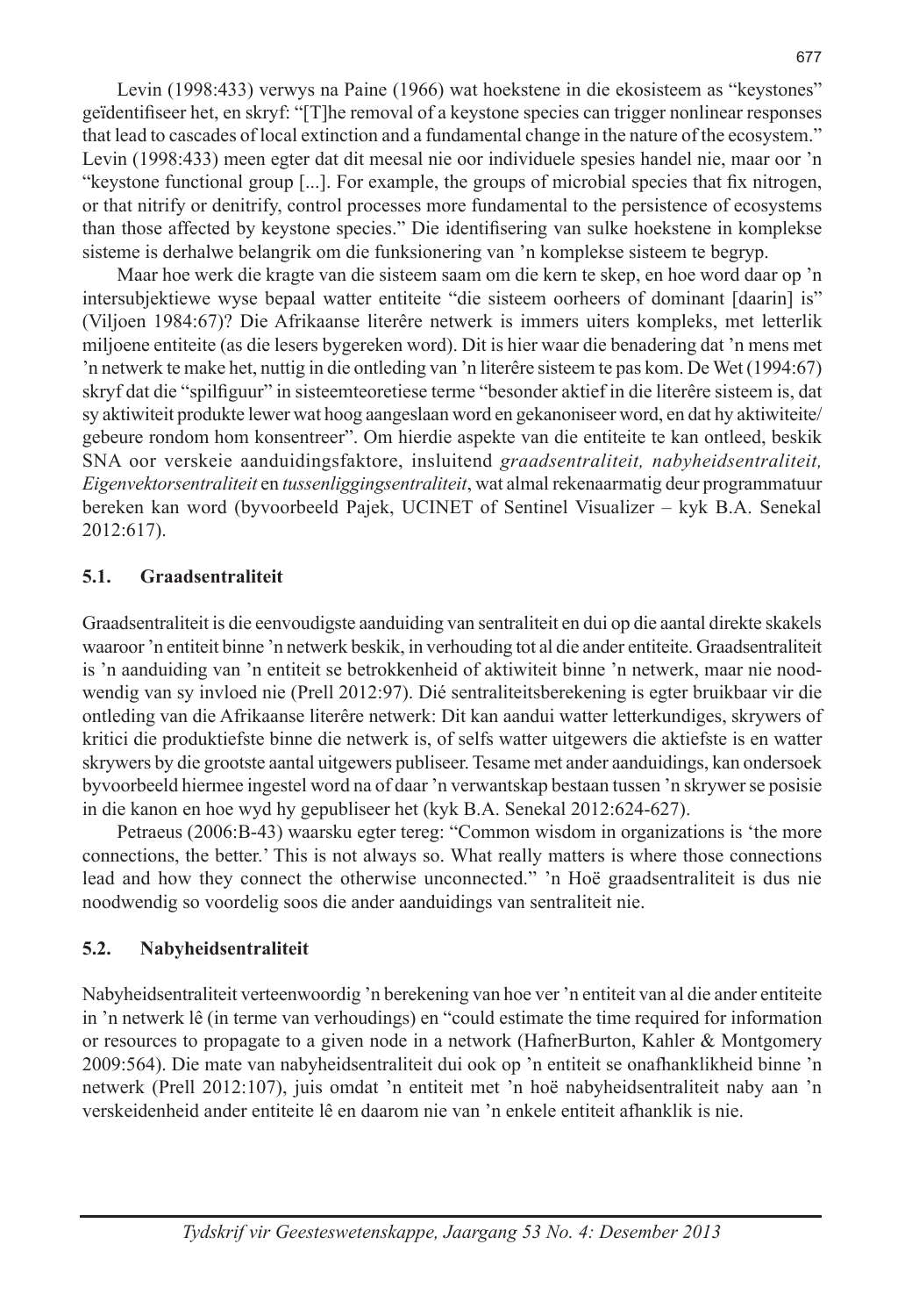## **5.3. Eigenvektorsentraliteit**

Die Eigenvektorsentraliteitskonsep is deur Bonacich (1987) geskep (Prell 2012:110) en meet hoe naby 'n entiteit aan ander entiteite met 'n hoë graadsentraliteit lê (Prell 2012:101). 'n Entiteit met 'n hoë Eigenvektorsentraliteit verleen dus relatief maklike toegang tot die wye verskeidenheid van verhoudings wat die entiteit met 'n hoë graadsentraliteit het, wat sodoende 'n entiteit in 'n bevoorregte posisie plaas (HafnerBurton, Kahler & Montgomery 2009:568). Met hierdie aanduiding kan SNA daarom byvoorbeeld uitlig wanneer 'n relatief onbekende skrywer sy werk by 'n uitgewer met 'n hoë graadsentraliteit publiseer, wat beteken dat daardie skrywer waarskynlik toegang sal hê tot die groot verspreidingsnetwerk en ervaring waaroor die uitgewer beskik.

#### **5.4. Tussenliggingsentraliteit**

Tussenliggingsentraliteit meet die mate waarin 'n entiteit op 'n kortpad tussen ander entiteite lê en lig ook uit watter eniteite die *enigste* skakel tussen ander entiteite vorm (Prell 2012:104). Entiteite met 'n hoë tussenliggingsentraliteit vorm verbindings binne 'n netwerk, maar omdat hulle as 't ware beheer kan uitoefen oor hoe inligting binne hul deel van die netwerk versprei word, is entiteite met 'n hoë tussenliggingsentraliteit in 'n voordelige posisie. Vir Borgatti en Everett (2006:474) is hierdie posisie van beheer "really the essence of any betweenness measure: the potential for withholding flow, otherwise known as gatekeeping". Entiteite met 'n hoë tussenliggingsentraliteit word gewoonlik as die "belangrikste" geag (kyk Prell 2012:107 en Boccaletti et al. 2006:183) – 'n siening wat verwant is aan Simmel (1922) en Merton (1957) se idee van *teritus gaudens*, wat 'n benoeming is van die feit dat 'n persoon wat 'n verbintenis tussen ander vorm, voordeel uit daardie posisie trek (Prell 2012:124). Wellman (1983:177) skryf: "A gatekeeper, controlling access to an organization leader, often gains wealth, flattery, influence, use of organization resources, and personal pleasure in exercising control."

 Afgesien van die beheer oor inligting wat binne die netwerk beweeg, verteenwoordig so 'n belangrike tussenliggende entiteit natuurlik ook 'n sistemiese swakpunt, aangesien die verlies aan 'n entiteit met 'n hoë tussenliggingsentraliteit die verbrokkeling van skakels beteken (FMS Advanced Systems Group 2012:104). Soos HafnerBurton, Kahler en Montgomery (2009:564) aandui: "Betweenness centrality corresponds to the number of shortest paths in the network that pass through a particular node, and therefore it measures the dependence of a network on a particular node for maintaining connectedness." (Kyk ook Haythomthwaite 1996:335 en Petraeus 2006:B-44.)

Die bekleding van tussenliggingsentraliteit is byvoorbeeld vir uitgewers van belang: Dit wys op hul vermoë om beheer uit te oefen oor welke skrywers gepubliseer word. Verder kan tussenliggingsentraliteit ook gebruik word om die rol van akademiese joernale te karteer: Is daar spesifieke joernale wat 'n uitsonderlike rol in die skepping van die kanon vertolk, joernale waarin jou boek geresenseer moet word of jou artikel in moet verskyn? Siteringontledings ("citation analyses") word wyd in SNA toegepas om spesifiek die posisies van wetenskaplikes en joernale te karteer (soos byvoorbeeld Newman 2003:176 en Boccaletti et al. 2006:252 aangetoon het). In hierdie verband is dit belangrik om kennis te neem van Haythomthwaite (1996:325) se reeds genoemde stelling: "Social network analysis strives to derive social structure empirically, based on observed relationships between actors, rather than on a priori classifications." SNA kan uitwys watter akademiese joernale die grootste impak het, eerder as om vooropgestelde klassifikasies te gebruik.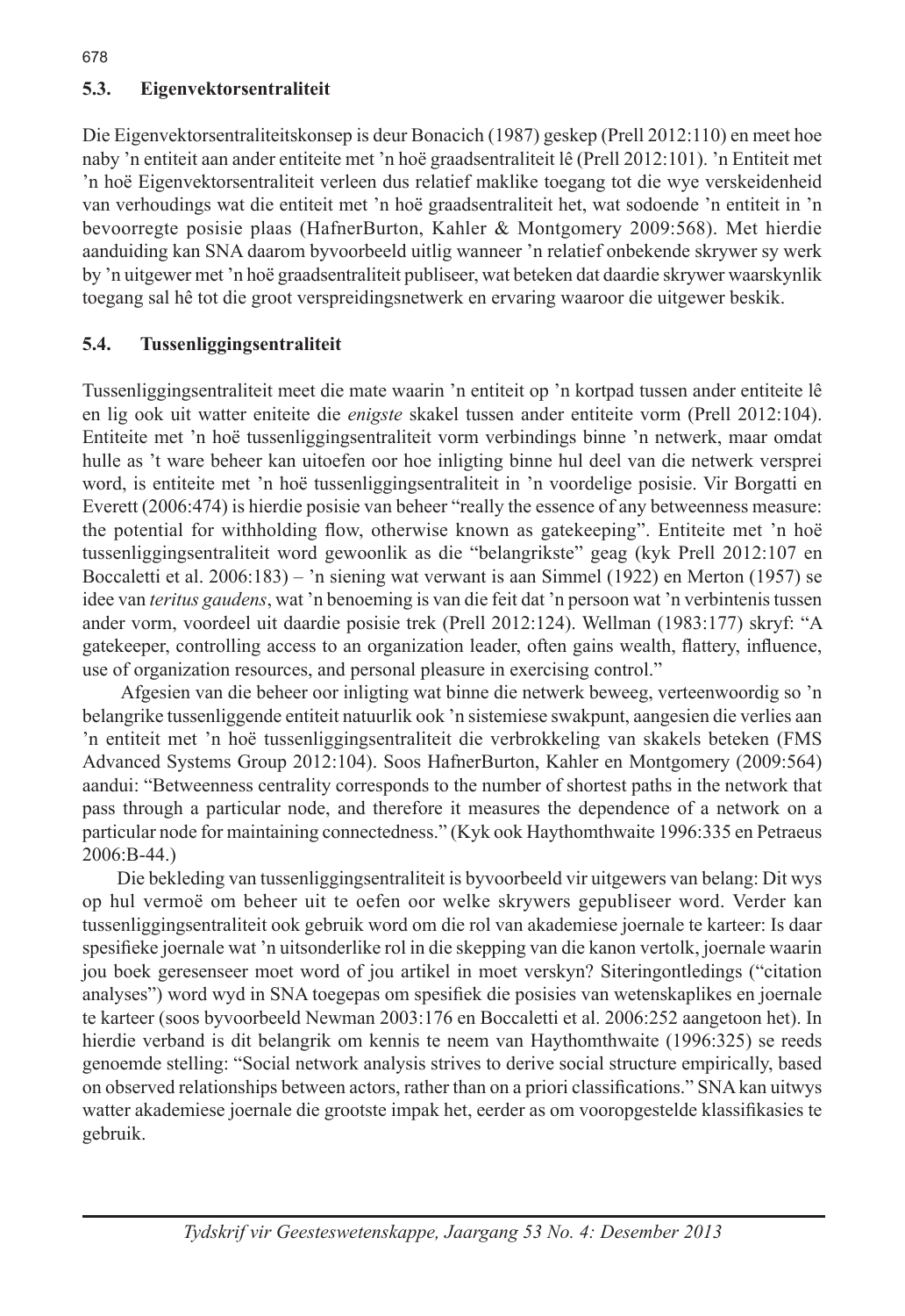#### **6. SLOT**

Toe Boissevain (1979:393) meer as drie dekades gelede opgemerk het dat "[n]etwork analysis has an important future", het hy sekerlik nie voorsien dat netwerkteorie in die 21ste eeu só vinnig sou groei dat dit 'n "essential ingredient in the study of complex systems" (Amaral & Ottino 2004:147) sou word nie – boonop met toepassings binne 'n verskeidenheid dissiplines. Soos in hierdie artikel aangetoon, is SNA veral nuttig vir 'n sisteemteoretiese benadering tot die letterkunde, aangesien dit op die verhoudings tussen entiteite binne die teorie van komplekse sisteme fokus.

Veral belangrik is die netwerkteorie se vermoë om verhoudings tussen entiteite binne die konteks van die hele netwerk te ondersoek, aangesien die verhoudings immers 'n entiteit se rol en waarde binne die netwerk bepaal en nie buite daardie verbande ondersoek kan word nie. In die verlede is die polisisteem- en veldteorieë as modelle vir die bestudering van verskynsels in die Afrikaanse literatuur toegepas; en is, soos Van Coller (2010:486) dit stel, Bourdieu se siening as 'n "metaforiese omskrywing" opgevat. Verhoudings is bespreek, maar sonder SNA was dit onmoontlik om die hele netwerk telkens in ag te neem, en is daar slegs op onderdele gefokus. SNA verskaf met ander woorde die gereedskap waarmee 'n sisteemteoretiese benadering tot die letterkunde wetenskaplik (intersubjektief) verwesenlik kan word en boonop met inagneming van die hele netwerk, soos die teorie van komplekse sisteme dit immers wil hê. Dit alles herinner aan Kilcullen (2010:194) se opmerking rakende hedendaagse insurgensies, soos verteenwoordig deur die onlangse oorlog in Irak:

Importantly, the argument is not that insurgencies are *like* organic systems or that organic systems are useful analogies or metaphors for insurgency. Rather, the argument is that insurgencies *are* organic systems, in which individual humans and organizational structures function like organisms and cell structures in other organic systems. (Oorspronklike beklemtonings.)

Kilcullen argumenteer dat insurgensies as komplekse sisteme benader moet word. Soos in hierdie artikel aangetoon, moet literêre sisteme ook as komplekse sisteme benader word en die komplekse sisteemaard daarvan nie tot 'n metafoor of vergelyking afgewater word nie. Literêre netwerke *is* komplekse sisteme of netwerke, onderworpe aan dieselfde "universal organizing principles [that] apply to all networks, from the cell to the World Wide Web" (Oltvai & Barabási 2002:763; kyk ook Bullmore & Sporns 2009:196). Dit sal meebring dat die netwerkteorie begrip van die funksionering van die literêre netwerk sal bevorder, op dergelike wyse as wat dit belangrike bydraes tot kennisverwerwing in ander dissiplines gelewer het.

Toekomstige navorsing behoort die Afrikaanse literêre netwerk deur middel van SNA programmatuur te karteer. Skrywers, uitgewers, literatuurgeskiedenisse, tydskrifte en akademiese joernale se onderlinge verhoudings word tans deur my vir verdere ontleding op 'n databasis aangebring. Dit is 'n enorme taak en toekomstige artikels sal die resultate en bevindings van die ondersoek rapporteer.

#### **BIBLIOGRAFIE**

Almack, J. C. 1922. The influence of intelligence on the selection of associates. *School and Society* 16:529- 530.

Amaral, L.A.N. & Ottino, J.M. 2004. Complex networks. Augmenting the framework for the study of complex systems. *European Physical Journal,* 38:147–162.

Anheier, H.K., Gerhards, J., & Romo, F.P. 1995. Forms of capital and social structure of fields: examining Bourdieu's social topography. *American Journal of Sociology,* 100:859–903.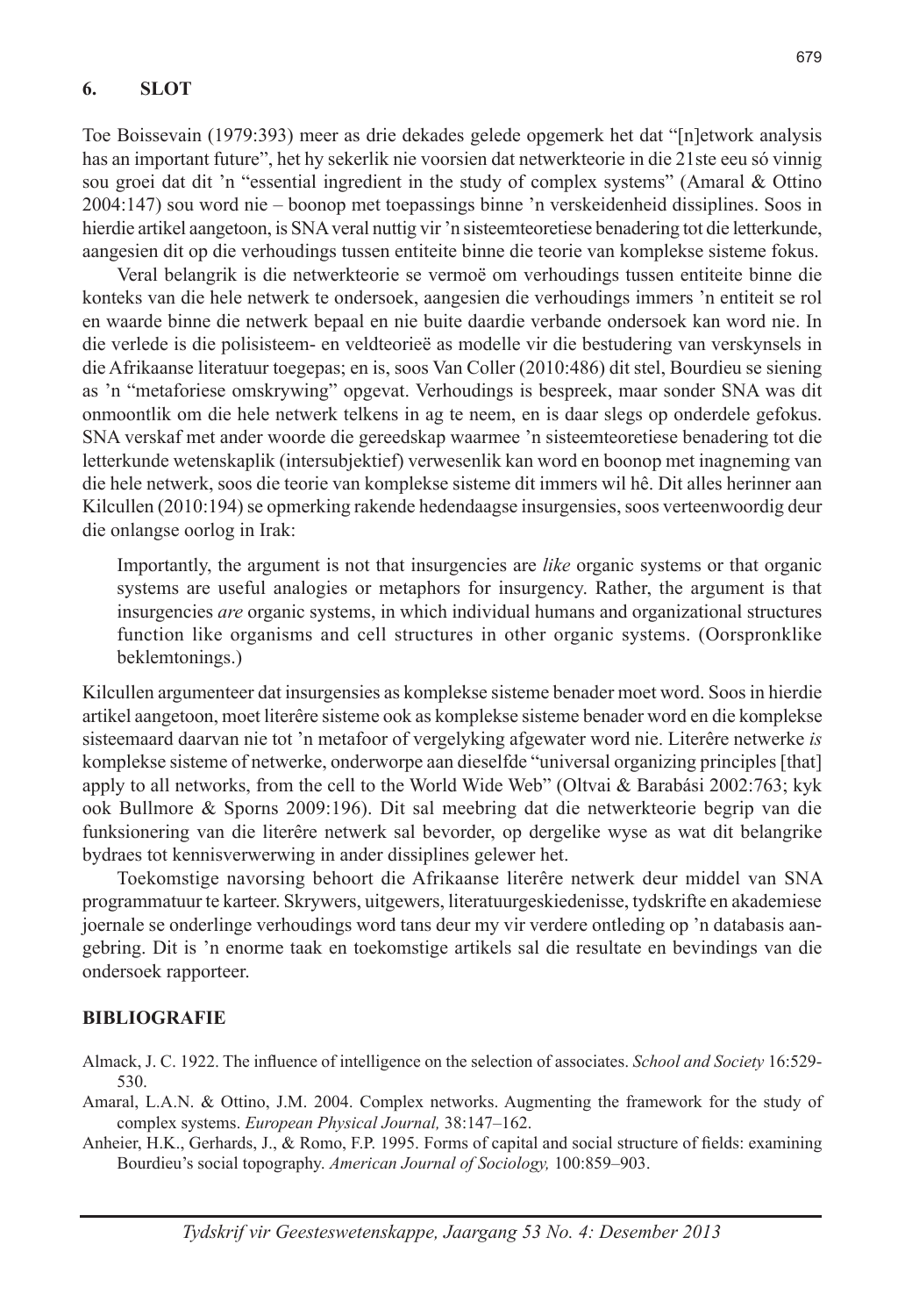- Barabási, A-L. 2007. The architecture of complexity. From network structure to human dynamics. *IEEE Control Systems Magazine,* Augustus:33-42.
- Barabási, A-L. 2009. Scale-free networks: a decade and beyond. *Science,* 325(5939):412-413.
- Bar-Yam, Y. 1997. *Dynamics of complex systems*. Colorado: Westview Press.
- Bar-Yam, Y. 2011. Concepts: Emergence. New England Complex Systems Institute. http://necsi.edu/guide/ concepts/emergence.html [Geraadpleeg op 20 Februarie 2013].
- Boccaletti, S., Latora, V., Moreno, Y., Chavez, M., & Hwanga, D.-U. 2006. Complex networks: Structure and dynamics. *Physics Reports,* 424:175–308.
- Boissevain, J. 1979. Network Analysis: A reappraisal. *Current Anthropology,* 20(2):392-394.
- Bonacich, P. 1987. Power and centrality: A family of measures. *The American Journal of Sociology,* 92:1170- 1182.
- Borgatti, S. P. & Everett, M. G. 2006. A graph-theoretic perspective on centrality. *Social networks,* 28(4):466- 484.
- Borgatti, S. P., Mehra, A., Brass, D. J., & Labianca, G. 2009. Network Analysis in the Social Sciences. *Science,* 323:892-895.
- Bott, H. 1928. Observation of play activities in a nursery school. *Genetic Psychology Monographs,* 4:44-88.

Brownlee, J. 2007. Complex Adaptive Systems. *CIS Technical Report,* March:1-6.

- Bullmore, E. & Sporns, O. 2009. Complex brain networks: graph theoretical analysis of structural and functional systems. *Nature,* 10:186-198.
- Cattrysse, P. 1997. The Polysystem Theory and cultural studies. *Canadian Review of Comparative Literature,* 49-55.
- Chevaleva-Janovskaja, E. 1927. Groupements spontanés d'enfants à l'age préscolaire. *Archiv es de Psychologie,* 20:219-223.
- Codde, P. 2003. Polysystem Theory revisited: A new comparative introduction. *Poetics Today,* (1):91-126.
- De Czege, H. W. 2010. The logic and method of collaboration design. *Small Wars Journal,* 6(5):6-30.
- De Nooy, W. 1991. Social networks and classification in literature. *Poetics,* 20:507–537.
- De Nooy, W. 2003. Fields and networks: Correspondence analysis and social network analysis in the framework of field theory. *Poetics,* 31:305–327.
- De Wet, K. 1994. *Eiendoms Onbeperk: Die onvoltooide groot gesprek met D.J. Opperman in die Afrikaanse poësie*. Ongepubliseerde PhD-Proefskrif, Universiteit van Bophuthatswana.
- Even-Zohar, I. 1990. Polysystem Studies. *Poetics Today,* 11(1):1-94.
- FMS Advanced Systems Group. 2012. *Sentinel Visualizer 5.0: The New Standard for Data Visualization and Analysis*. FMS Advanced Systems Group.
- Fokkema, D. 1997. The systems-theoretical perspective in literary studies: Arguments for a problem-orientated approach. *Canadian Review of Comparative Literature,* 177-185.
- Freeman, L. C. 1996. Some antecedents of Social Network Analysis. *Connections,* 19(1):39-42.
- Freeman, L. C. 2004. *The development of Social Network Analysis. A study in the sociology of science*. Vacouver: Empirical Press.
- Gallagher, R. & Appenzeller, T. 1999. Beyond reductionism. *Science,* 284(79).
- Greyling, F. 2005. Oor grense heen: 'n Deelnemende projek ter bevordering van skryf in ontwikkelende gemeenskappe. *Stilet,* 17(2):155-177.
- HafnerBurton, E. M., Kahler, M., & Montgomery, A. H. 2009. Network Analysis for International Relations. *International Organization,* 63(3):559-592.
- Hagman, E. P. 1933. The companionships of preschool children. *University of Iowa Studies in Child Welfare,* 7:10-69.
- Haythomthwaite, C. 1996. Social Network Analysis: An approach and technique for the study of information exchange. *LISR,* 18:323-342.
- Heylighen, F. 1989. Self-organization, emergence and the architecture of complexity. *Proceedings of the 1st European Conference on System Science, AFCET*, Parys, 23-32.
- Hubbard, R. M. 1929. A method of studying spontaneous group formation. In Thomas, D. S. (ed.). 1929. *Some new techniques for studying social behavior*, New York: Teachers College, Columbia University, Child Development Monographs.
- John, P. 1994. De Jong, Foucault en 'n ander Afrikaanse letterkunde: 'n Hartstogtelike mislukking. *Journal of Literary Studies,* 10(2):238-254.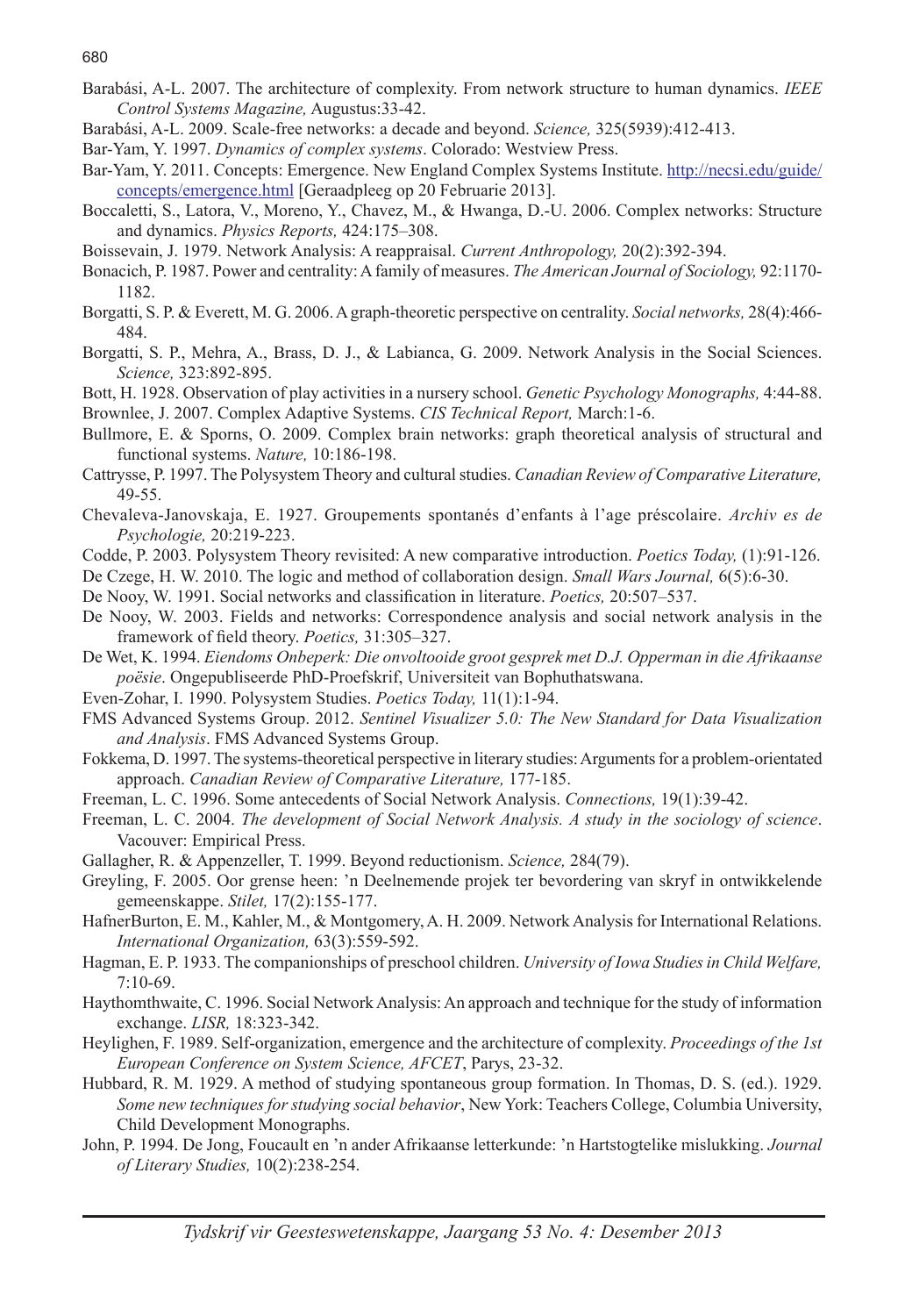- Katz, D & Kahn, R.L. 1966. *The social psychology of organizations*. New York: John Wiley.
- Kilcullen, D. 2010. *Counterinsurgency*. London: C. Hurst & Co.
- Kwapień, J. & Drożdż, S. 2012. Physical approach to complex systems. *Physics Reports* 515(3):115-226.
- Lawson, E., Ferris, T., Cropley, D., & Cook S. 2006. *Development of a foundation for military network science*. Systems Engineering and Evaluation Centre (SEEC), University of South Australia.
- Levin, S. A. 1998. Ecosystems and the biosphere as Complex Adaptive Systems. *Ecosystems,* 1:431–436.
- Lewin, K. 1939. Field Theory and experiment in social psychology: Concepts and methods. *American Journal of Sociology*, 44(6), 868-896.
- Luhmann, N. 2013. *Intruduction to Systems Theory*. Cambridge: Polity Press.
- Luke, D. A. & Stamatakis, K. A. 2012. Systems science methods in public health: Dynamics, networks, and agents. *Annual Review of Public Health,* 33:357-376.
- Maslov, S., Sneppen, K., & Zaliznyak, A. 2004. Detection of topological patterns in complex networks: correlation profile of the internet. *Physica,* 333:529-540.
- Merico, D., Gfeller, D., & Bader, G. D. 2009. How to visually interpret biological data using networks. *Nature biotechnology,* 27(10):921-924.
- Merton, R. 1957. The role-set: Problems in sociological theory. *British Journal of Sociology,* 8:106-120.
- Morbach, J., Bayer, B., Wiesner, A., Yang, A., & Marquardt W. 2008. *OntoCAPE 2.0. The Upper Level*. Aachen: Aachen University.
- Moreno, Jacob L. 1934. *Who shall survive?* Washington, DC: Nervous and Mental Disease Publishing Company.
- Newman, M. E. J. 2003. The structure and function of complex networks. *SIAM Review,* 45(2):167-256.
- Nitschke, J. R. 2009. Molecular networks come of age. *Nature,* 462:736-738.
- Oltvai, Z. N. & Barabási, A-L. 2002. Life's complexity pyramid. *Science,* 298:763-764.
- Ottino, J. M. 2005. New tools, new outlooks, new opportunities. *AIChE Journal,* 51(7):1840-1845.
- Paine, R. T. 1966. Food web complexity and species diversity. *American Naturalist* 100:65–75.
- Petraeus, D. 2006. *The U.S. Army and Marine Corps Counterinsurgency Field Manual*. Washington: Department of the Army and Department of the Navy.
- Prell, C. 2012. *Social Network Analysis. History, theory and methodology*. London: Sage.
- Richardson, G. P. 1991. *Feedback thought in Social Science and Systems Theory*. Philadelphia: University of Pennsylvania Press.
- Schmidt, S. J. 1997. A systems-orientated approach to literary studies. *Canadian Review of Comparative Literature,* 119-136.
- Senekal, J. H. 1986. *'n Beskrywing van die Afrikaanse literatuursisteem*. Ongepubliseerde RGN-verslag.
- Senekal, J. H. 1987. *Literatuuropvattings: 'wese' en 'waarhede' van 'n nuwe literêre teorie*. Bloemfontein: Universiteit van die Oranje-Vrystaat.
- Senekal, B. A. 2012. Die Afrikaanse literêre sisteem: 'n Eksperimentele benadering met behulp van Sosialenetwerk-analise (SNA). *LitNet Akademies,* 9(3): 614-638.
- Sheard, S. A. & Mostashari, A. 2009. Principles of complex systems for systems engineering. *Systems Engineering,* 12(4):295-391.
- Simmel, G. 1922. *Conflict and the web of group affilliations*. New York: Free press.
- Strogatz, S. H. 2001. Exploring complex networks. *Nature,* 410:268-276.
- Sullivan, J. P. & Bunker, R. J. 2002. Multilateral counter-insurgency networks. *Low Intensity Conflict & Law Enforcement,* 11(2/3):353-368.
- Van Coller, H. P. 2010. 'n Kritiese blik op enkele van die literêre pryse van Die Suid-Afrikaanse Akademie vir Wetenskap en Kuns. *Tydskrif vir Geesteswetenskappe,* 50(4):484-501.
- Van Coller, H. P. & Odendaal, B. J. 2005. Die verhouding tussen die Afrikaanse en Nederlandse literêre sisteme. Deel 1: Oorwegings vir 'n beskrywende model. *Stilet,* 17(3):1-17.
- Van Coller, H. P. & Odendaal, B. J. 2008. Die meer ''beskeie'' opsies van 'n ''buitestander'': M. Nienaber-Luitingh in die Afrikaanse literêre sisteem. *LitNet Akademies,* 5(3):33-50.
- Van Gorp, H. 1997. Introduction: The study of literature and culture Systems and fields. *Canadian Review of Comparative Literature,* 1-5.
- Van Rees, K. & Dorleijn, G.J. 2006. Het Nederlandse literaire veld 1800-2000. In Dorleijn, G. J. & Van Rees, K. (reds.). 2006. *De produktie van literatuur. Het literaire veld in Nederland 1800-2000*. Nijmegen: Vantilt.